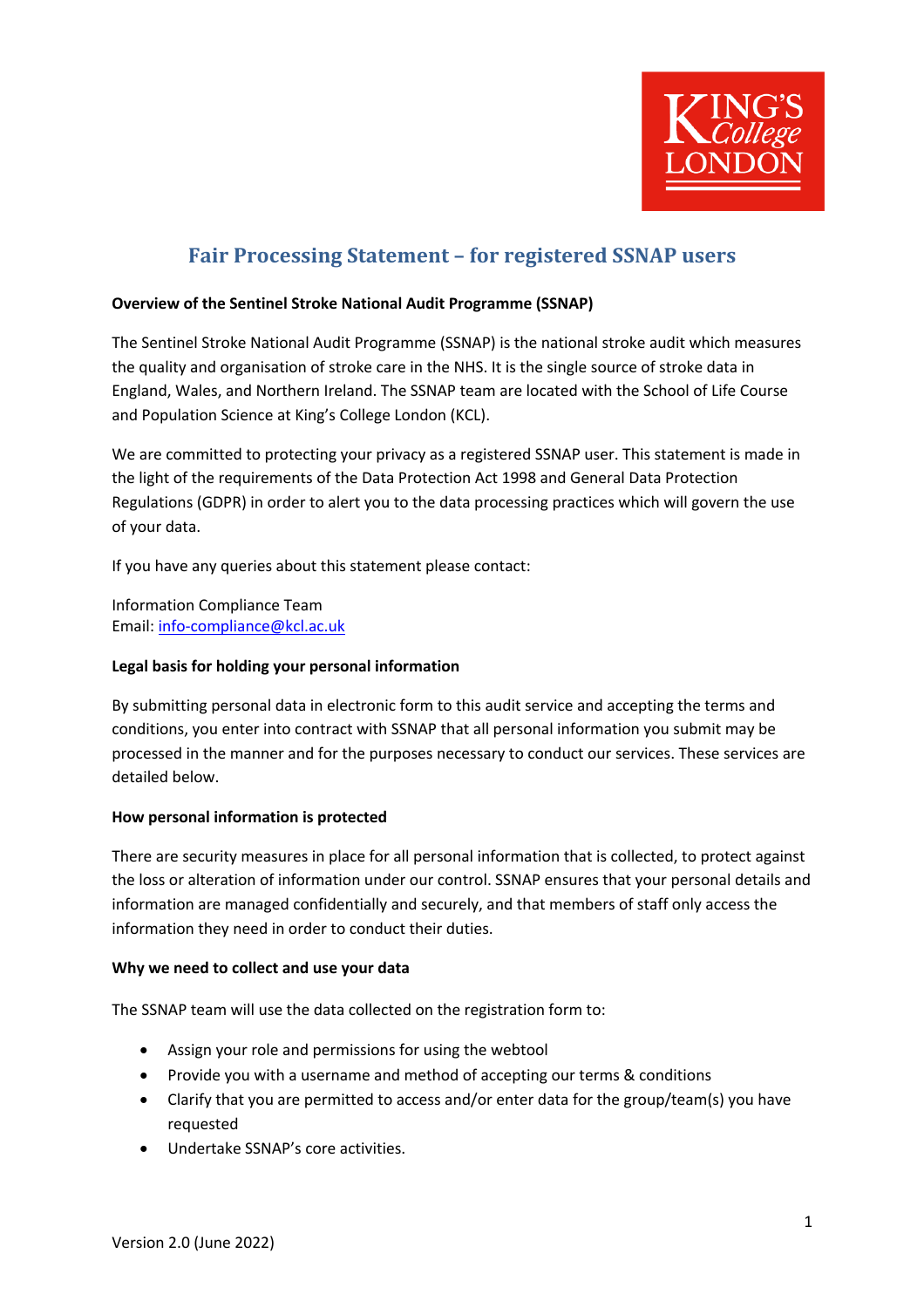SSNAP core activities include:

- using the email address provided to send you the terms and conditions of SSNAP
- If you are a lead or second lead contact, providing your contact details to other logged-in users of SSNAP so that essential communication can occur between teams
- If you are a lead contact, using your name in The SSNAP Collaboration
- Contacting you in the event of essential issues regarding data entry at your team which need to be rectified
- Contacting you with essential updates regarding SSNAP. This includes release of SSNAP results, deadlines for data entry and dataset changes.

When you email ssnap@kcl.ac.uk or use the contact form on the website, your email address will be shared with our customer service software company (Zendesk) to ensure we respond efficiently to all queries.

# **Who we share your data with outside KCL**

In order to deliver this service, this data will be shared:

- with our web developer, in order to enable the creation of accounts on the webtool
- with our customer service software company (Zendesk)
- with other SSNAP users so that essential communication can occur between teams
- with our clinical leads of the programme if required
- Details for clinical lead contacts registered on SSNAP may be shared with NHSE including the CQC and appropriate bodies in Wales and N Ireland. This is largely dependent on audit results, particularly outlier status in mortality reporting.

This data will be retained in SSNAP to:

- maintain a record of your SSNAP activity
- deactivate your account after long periods of inactivity (4 months without logging in)
- delete your account after extended periods of inactivity, subject to organisational requirements.

# **What information is captured from public visitors to the website (not SSNAP users)?**

If you do nothing other than read pages or download information while using the SSNAP website, certain information about your visit will be captured. This information will not identify you, it relates to:

- The internet domain e.g. www.organisation.co.uk and IP address from which you access the web site
- The type of browser, such as internet Explorer or Netscape, and operating system, such as Windows, that you use
- The date and time of your visit
- The pages you visit
- The address of the web site from which you linked to us (if applicable)
- The query activities which you process.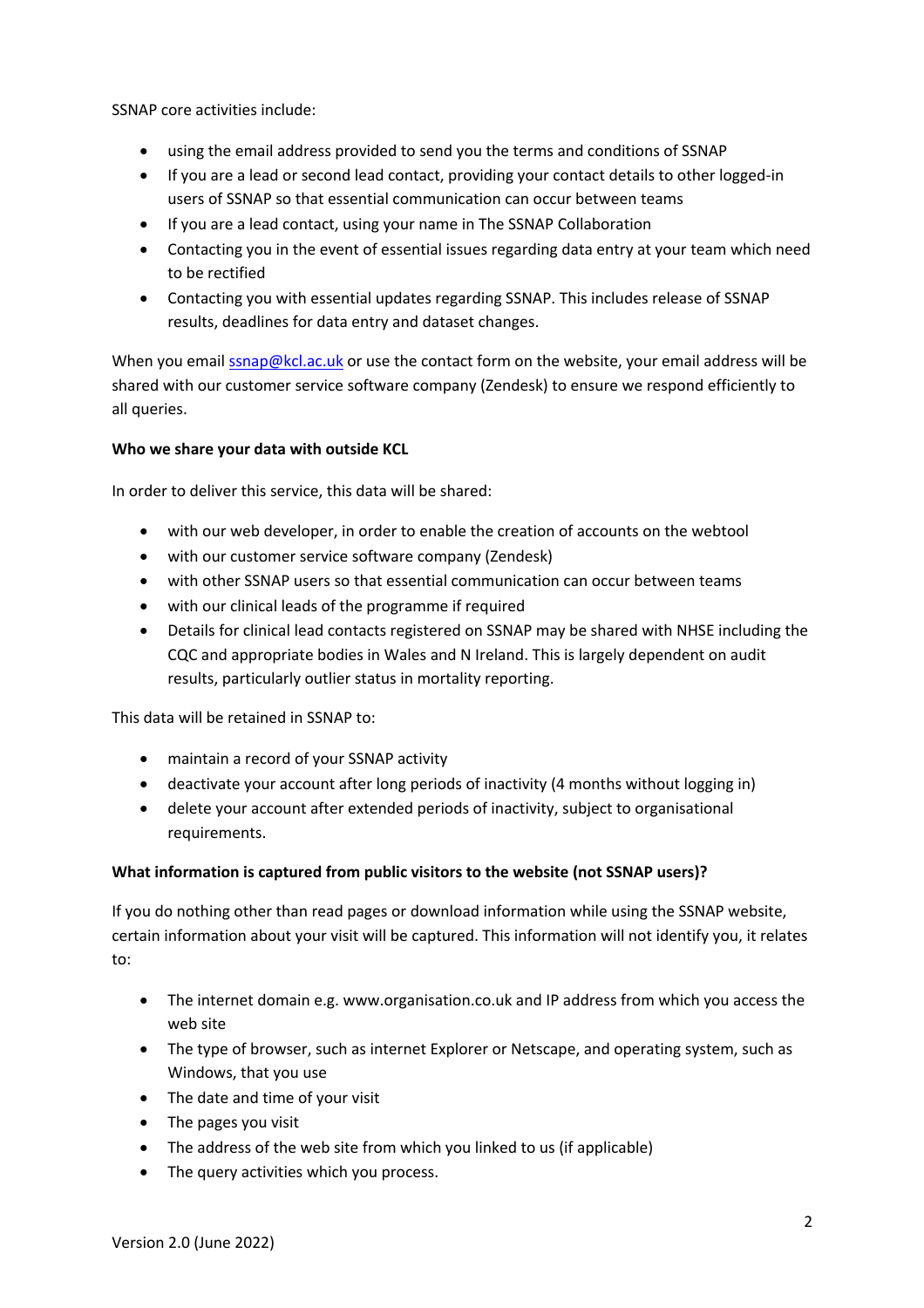We use this information to make each visit more rewarding and to provide us with information to help improve our service. We do not know (and do not want to know) the identities of people who visit us in this way.

## **How we protect your data outside the territories covered by the GDPR**

All information managed by the SSNAP team is held and used within the UK. Your data is not shared outside the territories covered by the GDPR.

## **How long we keep your data and why**

SSNAP stores your information for as long as the audit programme is running. That is currently until 31 March 2023. This enables the team to monitor activity, maintain important contact with stroke service providers and undertake core SSNAP activities as outlined above. If a user does not login to the system for 4 months their account is temporarily disabled and they need to contact the helpdesk to reactivate their account. If a user does not login for 12 months their account will be permanently deleted by SSNAP, subject to organisational requirements.

## **Where we got your data from, if not you**

All user data that is held by SSNAP is collected through the user registration process which is completed by the users themselves. No additional data is sourced by any other means.

## **Your rights as a registered SSNAP user**

As a registered SSNAP user you have rights to the following:

*Access your data, request a copy of your data in standard format and/or update your information* You have the right to ask for a copy of the information we hold about you and to have any inaccuracies in your information corrected. User details can be found and updated in the user profile section of the SSNAP webtool. Alternatively please email the SSNAP helpdesk at ssnap@kcl.ac.uk to request that information is provided and/or updated.

*Restricting the use of your data, stopping your data being used, and/or deleting your data* If you wish to restrict, stop and/or delete your data from the SSNAP database please inform us by contacting **ssnap@kcl.ac.uk**. We will then delete you from our records.

## **Where we use automated decision making and how this affects you**

Automated decision making is not used by SSNAP so user data is not impacted in this way.

## **Who makes the decisions about using your data, if not KCL**

Only KCL makes decisions about using your data

## **Who to contact at KCL and how to complain**

As a SSNAP user you have the right to complain about the use of your data by SSNAP. Should you have any concerns or queries about any of the above please contact the KCL data protection officer info-compliance@kcl.ac.uk. If you are not satisfied with the service provided by KCL you have the right to complain to the Information Commissioners Office (ICO) https://ico.org.uk/concerns/ or call their helpline on 0303 123 1113